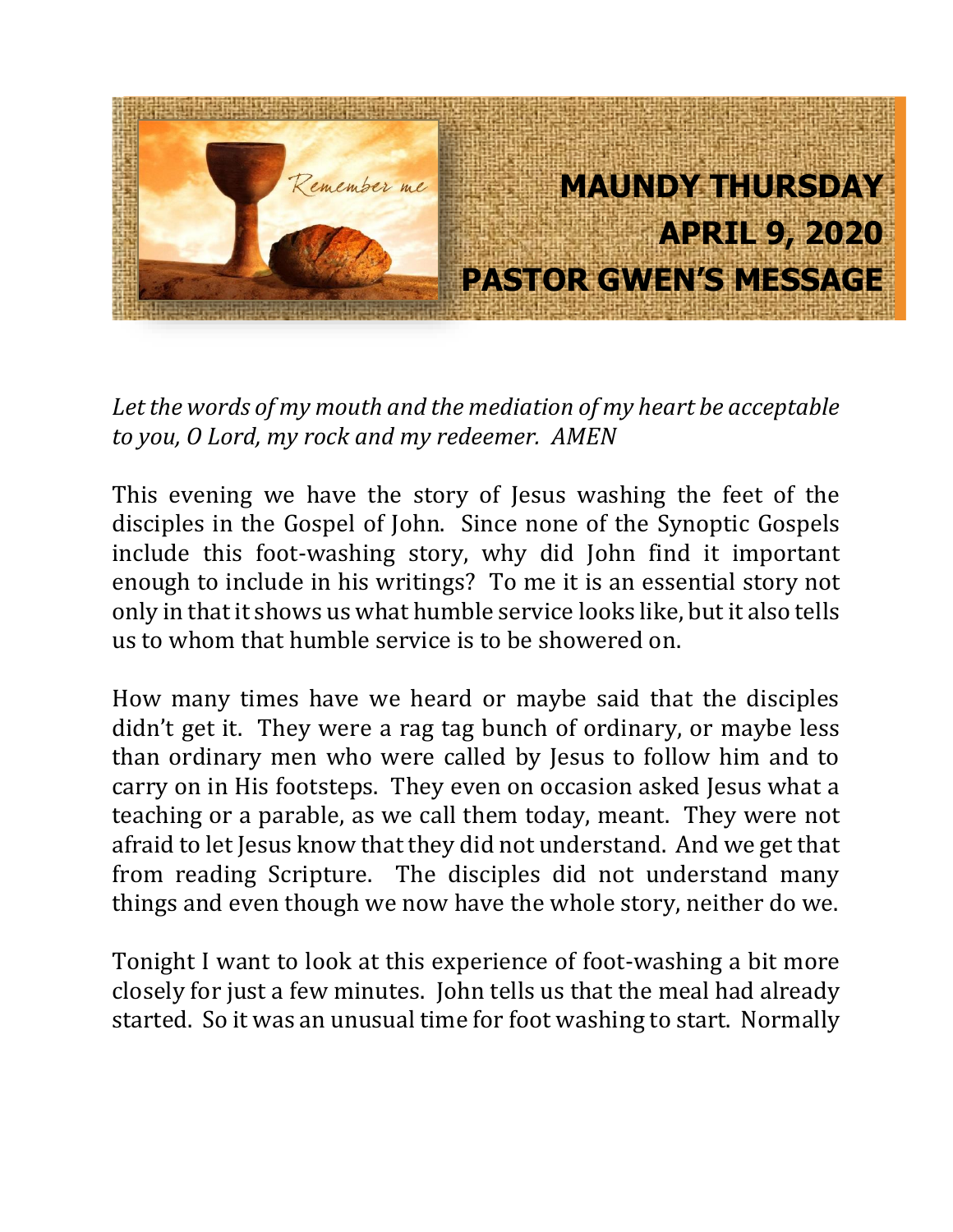it would be done as guests arrived at a home. Jesus, however, chooses a different time; possibly to highlight the act he was about to perform.

Imagine with me, the disciples as they watched Jesus stand up, remove his robe, most likely clothed only in a loincloth, tie a towel around himself and kneel down to wash their feet. This was a menial task usually done by a slave or a woman. It would be only seldom that a rabbi would have his feet washed by the likes of the disciples. For these disciples, Jesus' service was a gracious act of hospitality, not done by the usual servant, but by their Lord.

So it would be usual for Peter to pipe up as the spokesman for the group and ask if Jesus is going to wash their feet. It was a question that had a powerful statement in it. Most likely he meant to say, you are not going to wash my feet, you are the Messiah, the chosen one.

Implying that Peter and the disciples are not worthy to have Jesus wash their feet, this statement also conveys the idea that Jesus is doing something bad, something wrong. Remember another time when Peter rebuked Jesus? It was when Jesus was explaining to the disciples what was going to happen to Him, that he would be mistreated and put to death. And so just as Peter did not want death to come to Jesus, so too he did not want to let Jesus wash his feet. So Jesus makes the next move and tells him that Peter must let him wash his feet, or he will not have his inheritance in God's kingdom.

Something more is going on here other than simple foot washing. Yes, Jesus is giving them a personal up-close example of humble service. It is for them to see how Jesus wants them to treat one another. But still more is going on here. Jesus is preparing the disciples for His cross. This foot washing is a foretaste of the larger act of humble service that Jesus will render on the cross. This whole foot washing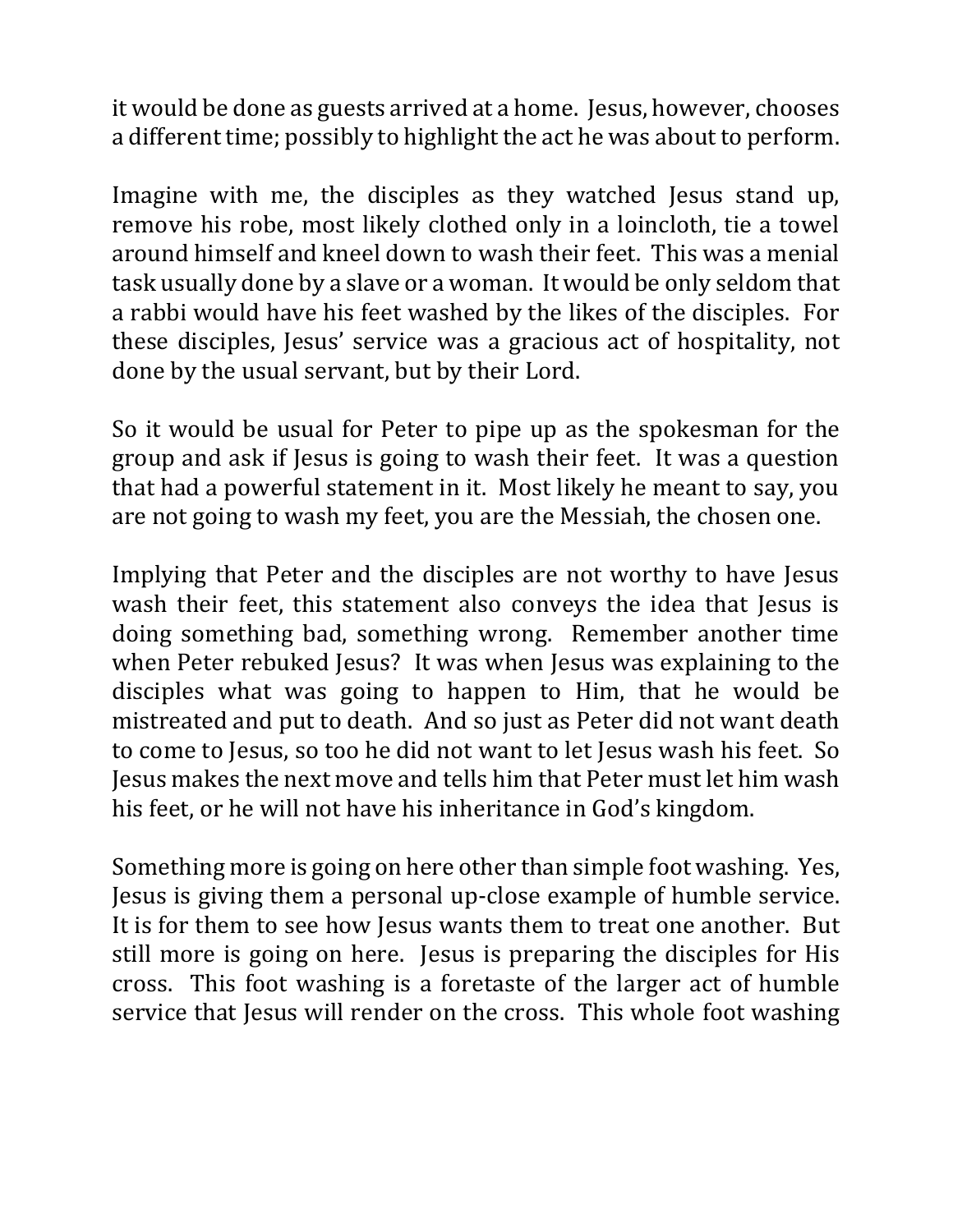scene was a parable in action, and one that would come true by the end of the week, as Jesus drew closer to death on the cross.

Once Jesus got his idea across to Peter, Peter in his usual over exuberance, asks Jesus to wash also his hands and head. Peter wants to make sure he is ultra clean from head to toe and everything inbetween. So again we see that Peter and the disciples still do not understand, don't grasp where Jesus is headed and what is about to happen, and what this foot washing is all about.

So Jesus goes on to try to explain to the disciples. And Jesus now alludes to Judas that not all of them are clean. Jesus knew that Judas was going to betray him. Yet he does not call him out, just yet. And this to me is the importance of the story. At least what really resonates with me.

Jesus knew that Judas was going to betray him and soon. Yet he still washed his feet. He does not bypass serving Judas even though he well knew what was in Judas's heart. For me that is, in itself, a great sign of what a gracious God we have. He served the least, the lost and the lowly and also now the traitor, actually the one who would give him up to be crucified.

The act of foot washing, of humble service was for cleansing. Cleaning the dusty road dirt off their feet, yes, but also the cleaning of their souls, an act of salvation. And it was open to all the disciples, not just 11 but 12, even the one who would betray Him. What a gracious God we have.

This story gives me hope; hope that I do not need to be perfect, or better or even always trying to do my best. Through Jesus, the love of God is for all people. The promise of forgiveness and grace is all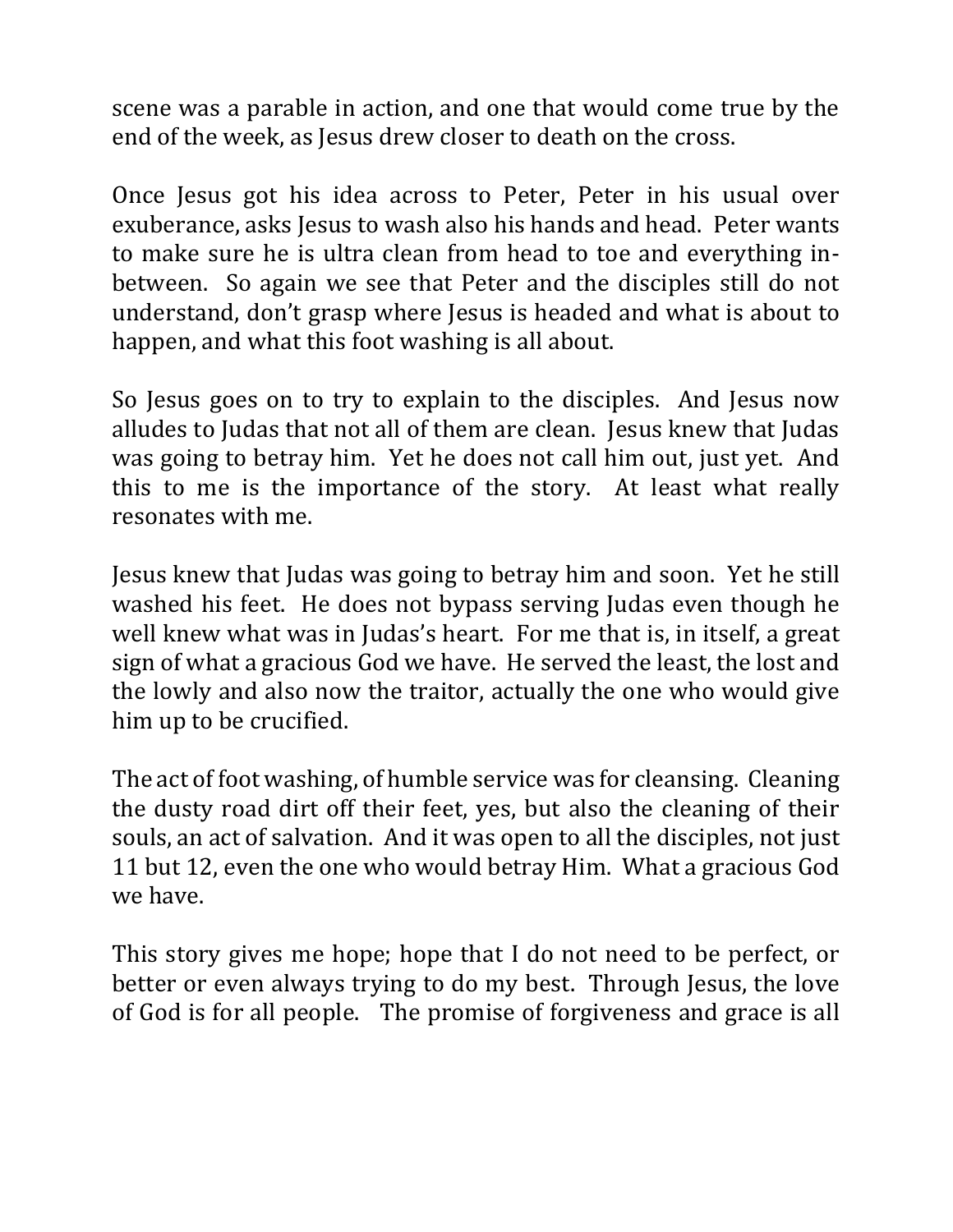wrapped into the death and resurrection of Jesus. Our assurance of life abundant and life eternal is secured through Jesus, our Savior.

And how do we look at Judas? What do we do with him? Is there really a place in heaven, in the Kingdom of God for a traitor, a thief, and a sinner? We can look at Judas in many different ways:

- Judas was a Zealot and was trying to force Jesus hand to get him to unleash his power and overthrow the Roman Empire.
- Judas was a Judean and probably a malcontent with a wrong attitude about Jesus.
- Judas was the treasurer and would have had a powerful obsession with money.
- Judas could have simply been overcome by the power of Satan due to his personal weakness.

No matter what you think. Judas has a role to play in the drama of salvation. So do we condemn him or give him applause?

Well, I think that society would probably not give him the key to the city. One thing I thought about this week was how many children I know that were named Judas. None! Just like Thomas became the doubter, Judas was the traitor. But before we figure out what to do with Judas, we should remember that there is a little Judas in us all. No one is perfect, expect our Lord Jesus. None of us deserved to have Jesus wash our feet. None of us have earned the right to claim the gracious gifts of God.

Well, I am not going to dwell on Judas. But rather I am going to try to follow Jesus' example. I am not necessarily going to wash your feet even next Maundy Thursday, and RB you are off the hook too! But I am going to try to do as Jesus commands in the second half of our Gospel lesson today; to love one another.

"Just as I have loved you", Jesus says. We are to love one another just like Jesus loved Peter, James, John, Judas and the others. Jesus went